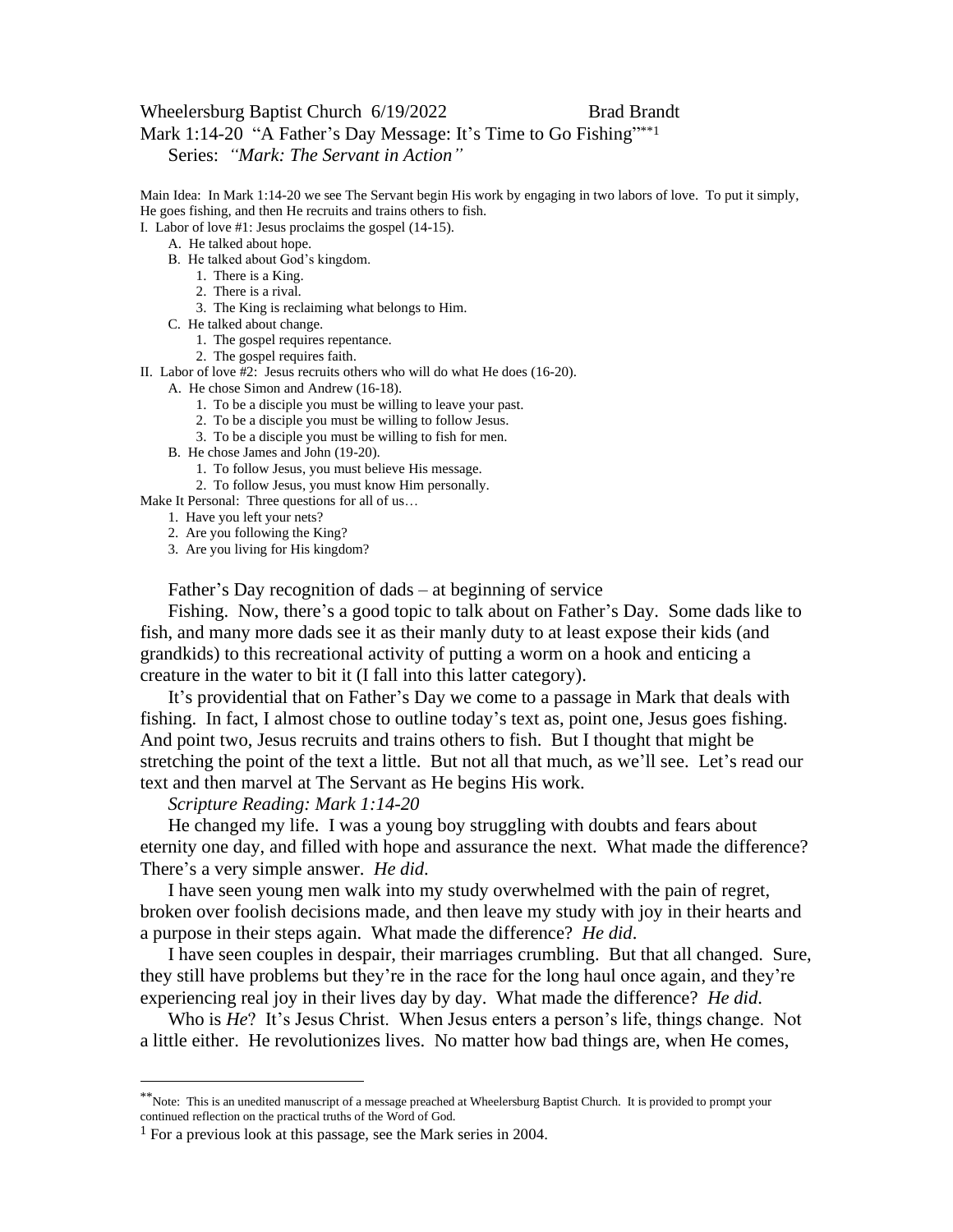He brings transforming power and we are never the same again. With Him is life that is abundant and eternal.

I can't think of a more appropriate person to consider for a Father's Day message than Jesus, for two primary reasons. One, He's the ultimate standard of what a real man is. And two, He's the One who can help dads who have fallen short, which we all have, and moms and kids and singles and everyone else, too. Men, by looking at Him we see what we should be, and by trusting in Him we become what we should be.

So let's look at Jesus today. Closely. And what will we see? We'll see the perfect man, the God-man. And what's He doing? In Mark 1, He's beginning to do something that men were created to do, and in their lives spend a lot of time doing. *Work*. Jesus is beginning to work, to do *His* work, the work His Father sent Him into the world to accomplish.

And what is that work? In Mark 1:14-20, we see The Servant engaging in two labors of love. The first? Jesus proclaims the gospel in verses 14-15. And the second? Jesus recruits others who will do what He does in verses 16-20. To put it another way, He goes fishing, and then He recruits and trains others to fish.2 That's His work. That's His mission. That's what the Perfect Man does with His life.

Let's unpack those two realities, which are filled with significance for us.

I. Labor of love #1: Jesus proclaims the gospel (14-15).

Notice verses 14-15, "Now after John was arrested, Jesus came into Galilee, proclaiming the gospel of God, <sup>15</sup> and saying, 'The time is fulfilled, and the kingdom of God is at hand; repent and believe in the gospel.'" The NIV records Jesus as saying, "The time has come. The kingdom of God is near. Repent and believe the good news!'"

In a moment, we'll look carefully at the radical nature of Jesus' message, but first, notice the setting for His preaching. Mark says, "Now after John was arrested." This is the John he mentioned back in verse 4, the John who came to prepare the world for the Messiah's arrival. He too had a work, and what was it? He came "baptizing in the desert region and preaching a baptism of repentance for the forgiveness of sins."

Was His work successful? It depends what we mean by "successful." Mark says he ended up in prison for it.

To the multitudes in Israel John's imprisonment was a great tragedy. At the peak of his popularity, when his ministry was really starting to make a difference and God was using him to turn hundreds, even thousands of people from their lives of sin, King Herod arrested John and put him in prison. And then, as the cruel consequence of a scheme instigated by Herod's unlawful wife, Herodias, John was beheaded. The whole thing was a great misfortune, a waste of potential.

Or was it? It was a loss, for sure, but not a wasted life. John fulfilled his God-given purpose. Though his years were brief, he accomplished His God-given work and prepared the world for the One people need far more than him.

And so, according to Mark, after John completed his assignment, after John was arrested, *Jesus* entered center stage.

There's a vital truth illustrated here, men. In the words of J. D. Jones, "God's work will never be allowed to come to a stand for a lack of workers! The Sanhedrin stoned Stephen, but after Stephen came Paul. John Hus was burned in Constance, and

<sup>&</sup>lt;sup>2</sup> Mark wrote this biography about a generation after Jesus returned to heaven, around the year A.D.  $60$ . He had a Roman audience in mind.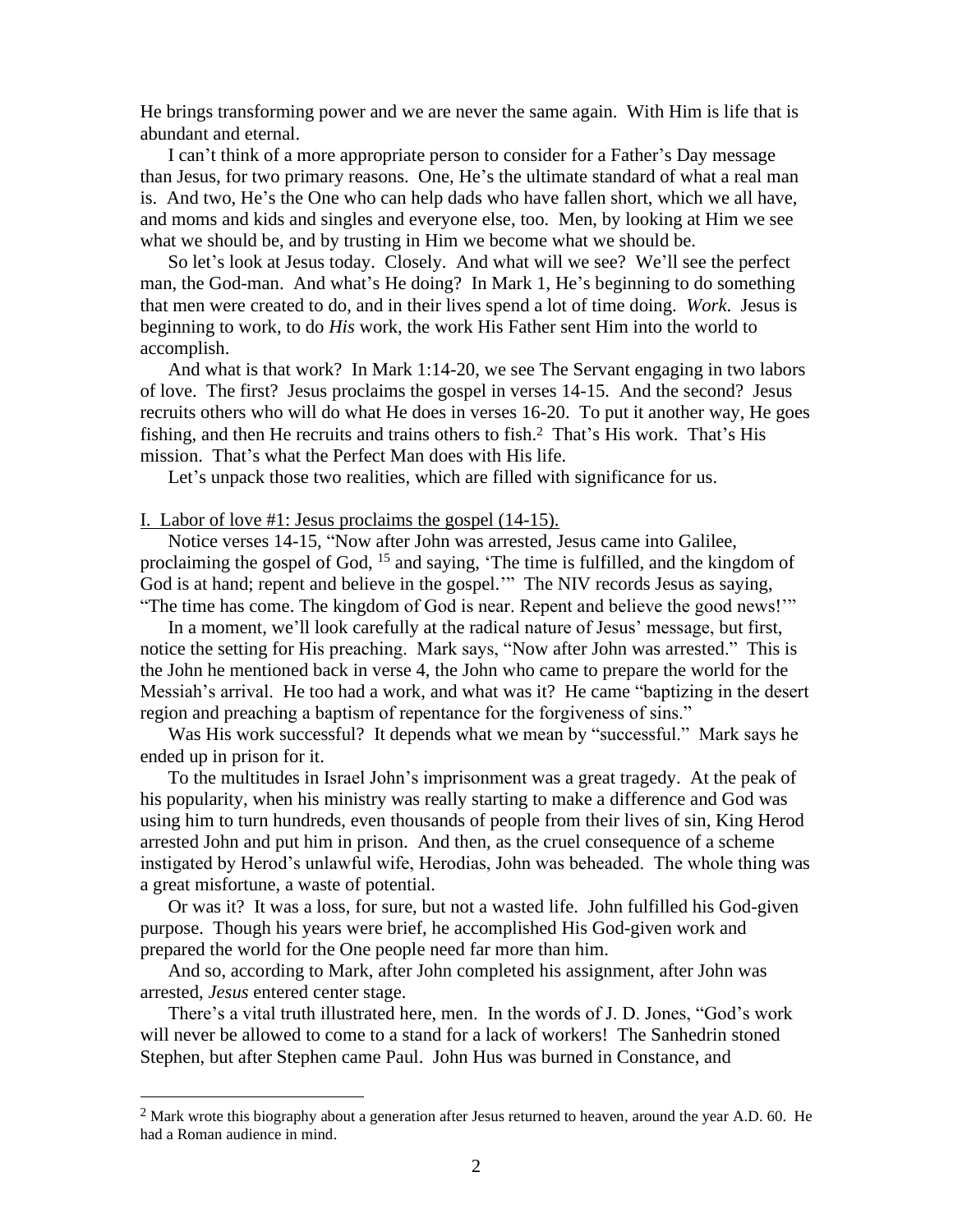Savonarola was gibbeted in Florence, but after Hus and Savonarola came Martin Luther. Mary kindled fires for Protestant confessors: she burned Latimer, Ridley, Hooper, Cranmer, in the hope of burning out Protestantism with them; but God raised one after another to continue their witness… It is ever so; God buries His workmen, but carries on His work. After John comes Jesus."<sup>3</sup>

This truth would have encouraged Mark's readers in the first century. Many Christians were going to prison for the message they preached. Mark offers this helpful reminder, "You are not the first, and you won't be the last."

The brevity of the statement strikes me, "Now after John was arrested." That's it? Why didn't Mark tell us more about John? After all, there was certainly more to tell. But it wasn't necessary, for in the end John the Baptist had a work to do, a God-given work, and he did it. Just like we do, men, and women, and boys and girls.

Now, with that as the background, with John out of the limelight, the real story begins. After John was arrested, *Jesus came*. John is a key figure in one paragraph of the book, but now we meet the main character of the whole book.

And what did Jesus do? Mark says He "came into Galilee". He'd been down south in Judea prior to this, where John was when arrested, but now He moved north. Why Galilee? For safety reasons? Perhaps. But there's another reason. We might say, because that's where the fish are biting.

It's important to note that although this is where Mark begins the record of Jesus' public ministry, this isn't where Jesus actually began His public ministry. Between verses 13 and 14 there's a gap of nearly one year, sometimes referred to as "the year of obscurity" in Jesus' life. Neither Matthew, Mark, nor Luke tell us much about this year, but the fourth gospel writer does.

Plug in John 1-4 at this point. Following Jesus' baptism, He spent a year ministering both in Galilee and Judea, during which time he turned water into wine at Cana, turned tables over in the temple in Jerusalem, and taught Nicodemus. On one trip from Judea to Galilee, perhaps the very trip Mark has in mind here, Jesus went through Samaria and gave living water to the woman at the well.

And now He heads to Galilee. This is fishing country. This is where He grew up, about fifteen miles southwest of the Sea of Galilee in Nazareth. And what does He do once He arrives?

Mark says He begins to engage in a verbal ministry of proclamation. In other words, He preaches. Is preaching work? I mean, building furniture, that's work. Manual labor is work. But preaching? That's just talking, right? Anybody with the gift of gab can do that, right?

Actually, preaching, when done in a way that pleases God, is work. It's hard work. It's God-glorifying work. It's the work of the soul, and it produces eternal dividends.

When Jesus preached, He talked about three primary subjects.

**A. He talked about hope.** Mark says that Jesus came "proclaiming the gospel of God". Interesting word, *gospel*. We just saw it in the first verse of the book, "The beginning of the gospel of Jesus Christ." The word (*euangelion*) literally means "good news". <sup>4</sup> In this case, it's God's good news, that is, the good news about God, and about what God has done, is doing, and is going to do.

<sup>3</sup> J. D. Jones, p. 21.

<sup>4</sup> According to Easton's Bible Dictionary, gospel is "a word of Anglo-Saxon origin, and meaning "God's spell", i.e., word of God, or rather, according to others, "good spell", i.e., good news. It is the rendering of the Greek *evangelion*, i.e., "good message."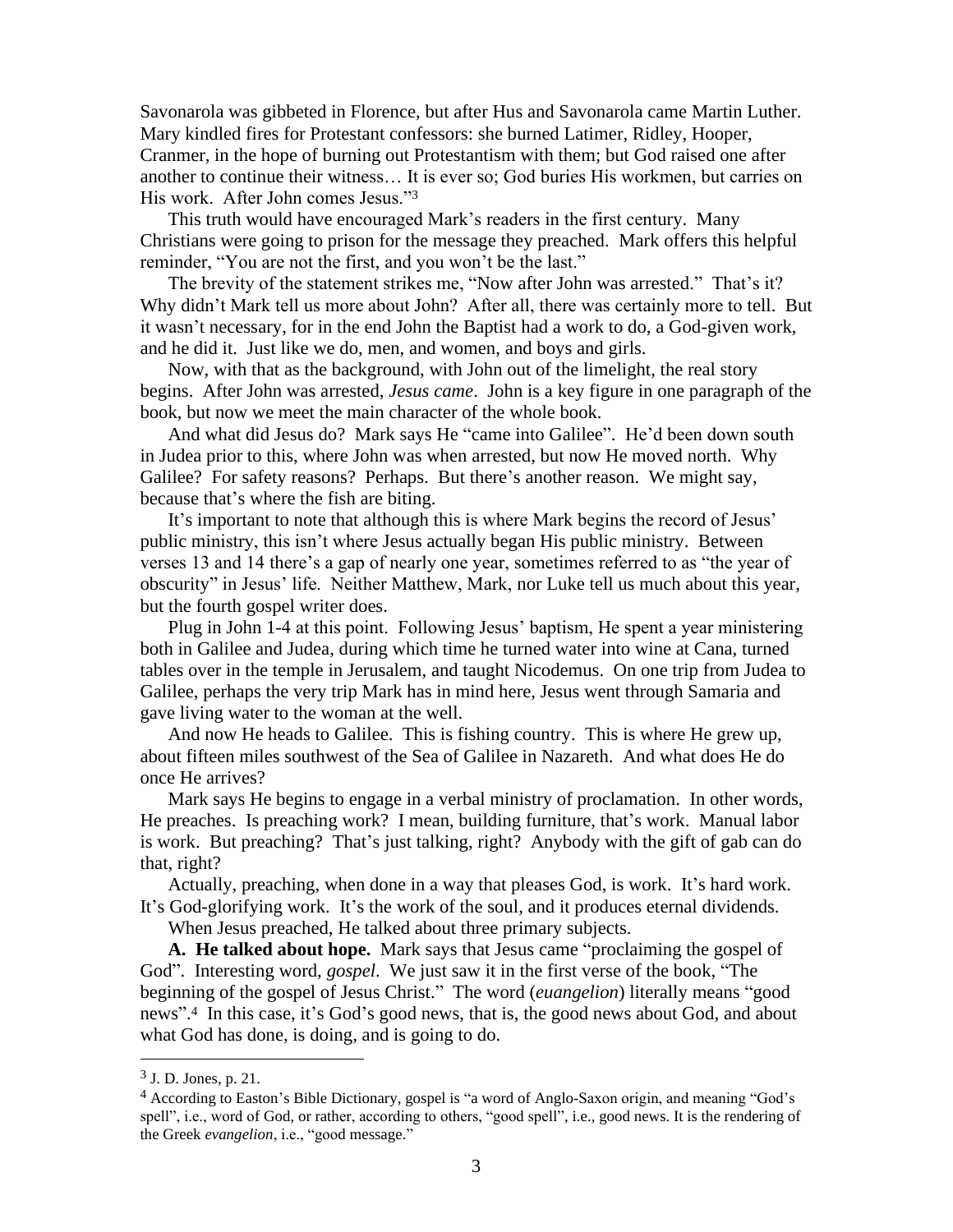Far too often preachers are known for what they are *against*. Their pulpit ministries are negative. Though Jesus certainly stepped on toes at times, He begins with a message of hope. He announces *the good news of God*. The preposition "of" indicates that God is both the source and object of this good news. The message Jesus preached was both *from* God and *about* God. The gospel is indeed the best news the world has ever heard for it originated with God and is about what God has done so that sinners might experience forgiveness and new life.

Notice the first subject Jesus addressed in His hope-giving proclamation of God's good news. "The time has come!" He says. "The time is fulfilled," as the ESV and AV put it. What "time" does Jesus have in mind? The time the prophets foretold for centuries, the time when God would break into human history and fix the problem that's plagued mankind since the beginning, the problem of sin. That's the time.

My friend, on the very day in the garden when the first couple committed treason in God's world, God announced the time was coming (Gen 3:15). And as century after century passed, God in His mercy postponed final judgment, sustaining rebellious mankind in His world, all the while preparing the world for His Chosen One, the Deliverer who would come to rescue sinners and judge the wicked.

And now Jesus announces, "The time is fulfilled." Many verses in the Bible refer to "the time," the time when God would break into history and deal with sin once for all.

Listen to Paul in **Galatians 4:4-5**, "But *when the time had fully come*, God sent his Son, born of a woman, born under law, to redeem those under law, that we might receive the full rights of sons."

Listen to Peter, who influenced Mark in this gospel, who said the prophets pondered the coming *time*, in **1 Peter 1:10-12**, "Concerning this salvation, the prophets, who spoke of the grace that was to come to you, searched intently and with the greatest care, *trying to find out the time* and circumstances to which the Spirit of Christ in them was pointing when he predicted the sufferings of Christ and the glories that would follow. It was revealed to them that they were not serving themselves but you, when they spoke of the things that have now been told you by those who have preached the gospel to you by the Holy Spirit sent from heaven. Even angels long to look into these things."

Listen to **Hebrews 1:1-2**, "In the past God spoke to our forefathers through the prophets at many times and in various ways, but *in these last days he has spoken to us by his Son*, whom he appointed heir of all things, and through whom he made the universe."

Listen again to Paul in **Romans 5:6**, "You see, *at just the right time*, when we were still powerless, Christ died for the ungodly."<sup>5</sup>

Even the demons in Jesus' day knew the time was coming. We hear them in **Matthew 8:29**, "What do you want with us, Son of God?" they shouted. "Have you come here to torture us before the *appointed time*?"

Yes, Jesus proclaimed a message of hope. To people enslaved in sin He announced, "The time has come." My friend, are you looking for hope today, hope for the problem of sin? Then look to the One who came to earth in fulfillment of the divine plan to save sinners. Look to Jesus.<sup>6</sup>

<sup>5</sup> **1 Timothy 2:5-6** "For there is one God and one mediator between God and men, the man Christ Jesus, who gave himself as a ransom for all men—the testimony given *in its proper time*."

<sup>6</sup> **Revelation 11:18** speaks of the coming accomplishments, "The nations were angry; and your wrath has come. *The time has come* for judging the dead, and for rewarding your servants the prophets and your saints and those who reverence your name, both small and great— and for destroying those who destroy the earth."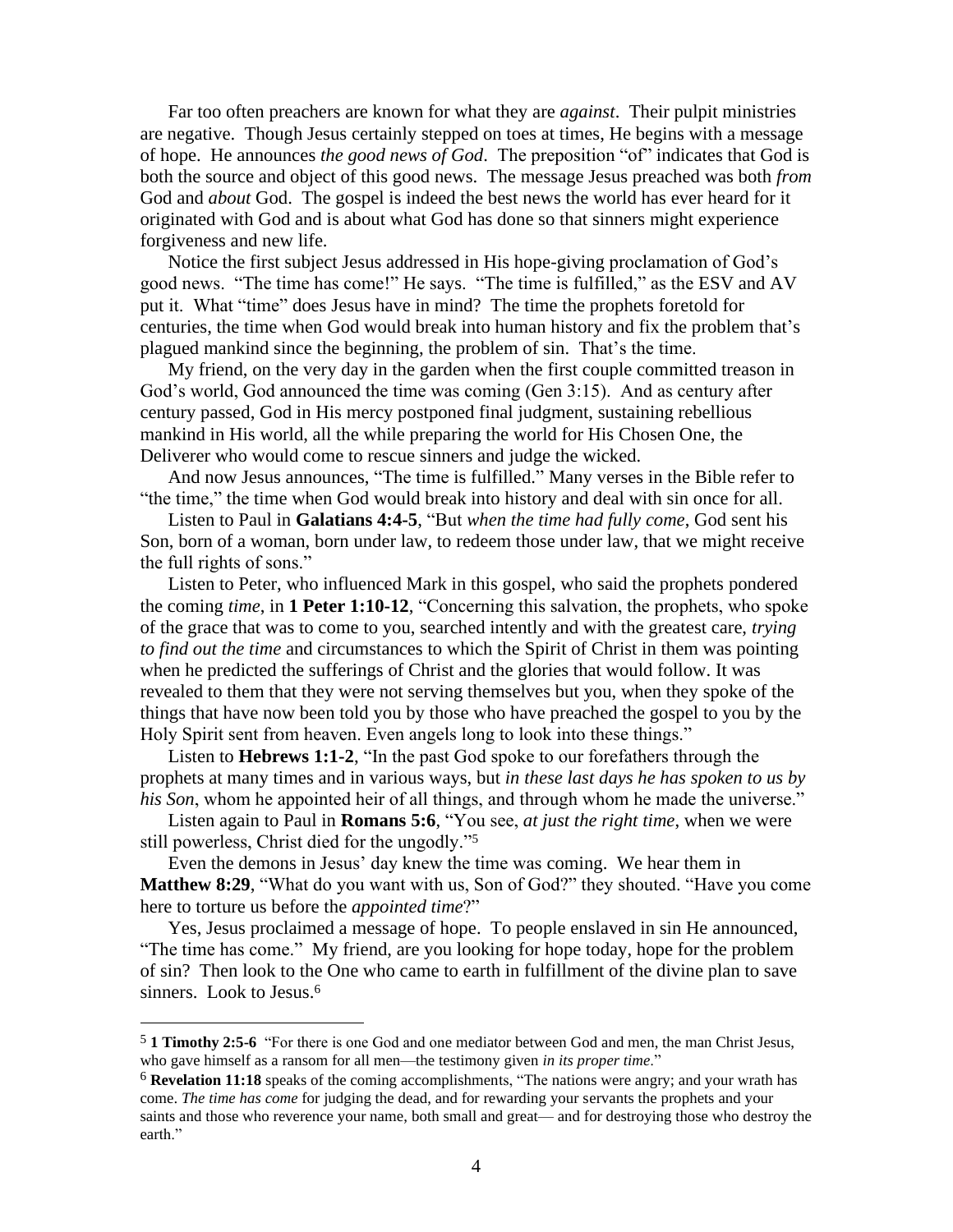**B. He talked about God's kingdom.** "The kingdom of God is near [NIV; 'at hand' in the ESV  $\&$  AV]," said Jesus. In a sense, this statement answers the question regarding what *the time* is. "The time has come," says Jesus, "the time for the kingdom of God."

I'm not sure we can appreciate just how radical these words are while we live in a country with first amendment rights. To speak of kingdom at a time when the Romans ruled could get a preacher killed, as well as those listening. But that didn't stop Jesus. In fact, He talked a lot about the kingdom of God.

"Just what is the kingdom of God?" you ask. That's a good question, and there would have been confusion even in the minds of Jesus' first audience. To understand what Jesus means by "the kingdom of God", we need to understand three basic realities.

*1. There is a King.* If there is a kingdom, there must be a king. And there is a King in God's kingdom. It is His Son. His Son is the One who created the universe, indeed He created it for the purpose of bringing glory to Himself (Col 1:15-16). Furthermore, God has committed all authority to His Son (Matt 28:18), for He is the one and only true king. However…

*2. There is a rival.* The rival, a renegade angel by the name of Lucifer, tried to usurp the throne of God (Isa 14:12-14). He, of course, failed and was cast out of God's presence. Next, he tried to persuade others to join him in his rebellion, including the first caretakers of this world, God's own image-bearers. "Did God really say?" the deceiver asked the woman in Genesis 3. And you know the result. She and her passive husband committed treason against the King, and brought the just sentence of death upon themselves and this world.

*3. The King is reclaiming what belongs to Him.* This is the story of the Bible. This is why we see Him putting on the robe of humanity and coming incognito to Bethlehem. The King has come to rescue His estranged world.

The skeptic says, "It doesn't look like He succeeded. This world's still a mess."

That, of course, is because the King isn't done yet. He came the first time to rescue sinners, by taking their place, their punishment, on the cross. Then He conquered death, again, in their place, for their justification. Right now, He's reconciling individuals, one by one, back to Himself. And He's done this for many of us in this room, and will do so for others who will repent and believe in Him.

But there's more to the story. He's coming again. And when He comes the second time, He will reconcile all creation to Himself, a creation that right now is groaning, but will once again sing His praises when it is, as Paul says in Romans 8:21, "set free from its bondage to corruption and obtains the freedom of the glory of the children of God".

So is God's kingdom a present reality or a future hope? It's both. The King is ruling right now. Where? In the lives of people who have repented and given their allegiance to Him. But the day is coming when the King will return and establish His reign over all creation.

Sometimes Jesus spoke of the kingdom as a present reality, such as here ("The kingdom of God is near") and in Matthew 12:28 ("But if I drive out demons by the Spirit of God, then the kingdom of God has come upon you"). At other times Jesus spoke of the kingdom as a future hope (Matthew 8:11 "I say to you that many will come from the east and the west, and will take their places at the feast with Abraham, Isaac and Jacob in the kingdom of heaven").

To put it another way, the question isn't whether King Jesus is reigning. The question is *where*. Jesus taught us to pray, "Thy kingdom come…on earth as it is in heaven." The King is ruling right now. Where? In heaven. Where else? In the lives of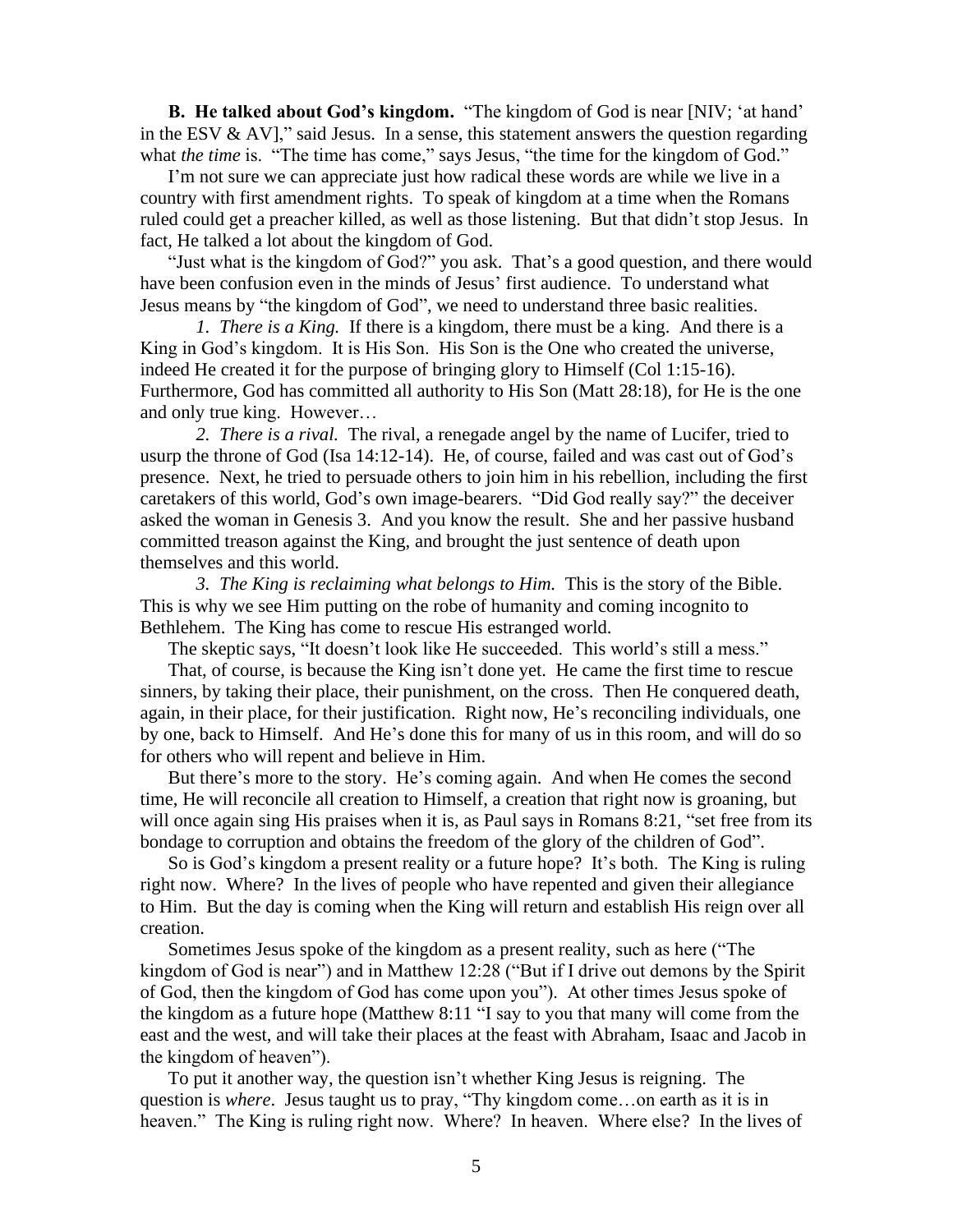His people. And at a soon coming day He will extend His reign over the whole earth, indeed, He exhorts us to pray for that day.

My friend, I'll say it as plainly as I can. If you're considering becoming a Christian, know this. You're about to take a radical, indeed, revolutionary step. You're about to change kingdoms. You're about to leave the kingdom of this present dark world, which is in rebellion to the King. And you're about to enter the kingdom of light, the kingdom of God Himself where His Son, the King, is cherished above all.

This brings us to the third vital subject in Jesus' message. Hope. Kingdom.

**C. He talked about change.** "Repent and believe in the gospel," said Jesus. The gospel is good news, but it's certainly not a message that makes you feel good about yourself, not initially. It's a message that convicts, that confronts, that calls for change.

Jesus talked a lot about personal *change*. Not, change first, then come to Me. But come to Me, expecting to be changed. Even here, as Jesus launches His public ministry, He makes it clear that the gospel of God requires two responses (not two as in separate, but two as in opposite sides of the same coin), which God's grace makes possible.

*1. The gospel requires repentance.* If there is a King who is reclaiming His world, and there is, then what must sinners do when they come to Him? "Repent," says Jesus. To repent means that you feel sorrow for your sin, but it doesn't stop there. To repent means you want to renounce your sin, to repudiate it, to get rid of it.

"Lord, half of my goods I give to the poor!" For a man who once loved money, as did Zacchaeus, that's repentance. "The things I once counted gain I now count but loss for Christ." That too is repenting. "Burn them," said a convert in the Welsh Revival, handing to his minister three gambling-clubs' membership tickets. That is repenting.<sup>7</sup>

Please realize that a person cannot enter God's kingdom without repenting. That doesn't mean a person must change his life in order to be saved. It does mean he must be willing to be changed, for that's exactly what Jesus will do when He enters.

But even repenting isn't enough. It's not sufficient to turn from sin. A person must turn *to* something, to the right something.

*2. The gospel requires faith.* "Repent *and* believe," said Jesus. This indicates that faith is lacking apart from accompanying repentance. It also indicates that repentance is incomplete without faith. "Believe the good news!" said Jesus. The good news is that God has done for us precisely what we cannot do for ourselves, and the proper response is to *believe in this gospel*, to *believe in Him*!

Since many today seem confused about this message, it's vital that we take it to heart. Jesus said that His gospel produces these two tangible results. One, a willingness to turn from sin, and two, to turn to Him in faith. If a person isn't willing to turn *from* his sin, it indicates he isn't really turning *to* Christ. When a person truly turns to Christ, there will be a change, a lasting, obvious change in the person. The person didn't do it. Christ does it. He cancels the penalty of sin immediately and then begins to break the power of sin that previously enslaved the repentant believer.

So here's how Jesus begins His work. His first labor of love? He proclaims the gospel of God. His second? He recruits others to do the same. Again, first, He fishes. Then He recruits others to fish.

II. Labor of love #2: Jesus recruits others who will do what He does (16-20). In verses 16-20 Mark shows us how Jesus did it. First…

<sup>7</sup> J. D. Jones, p. 22.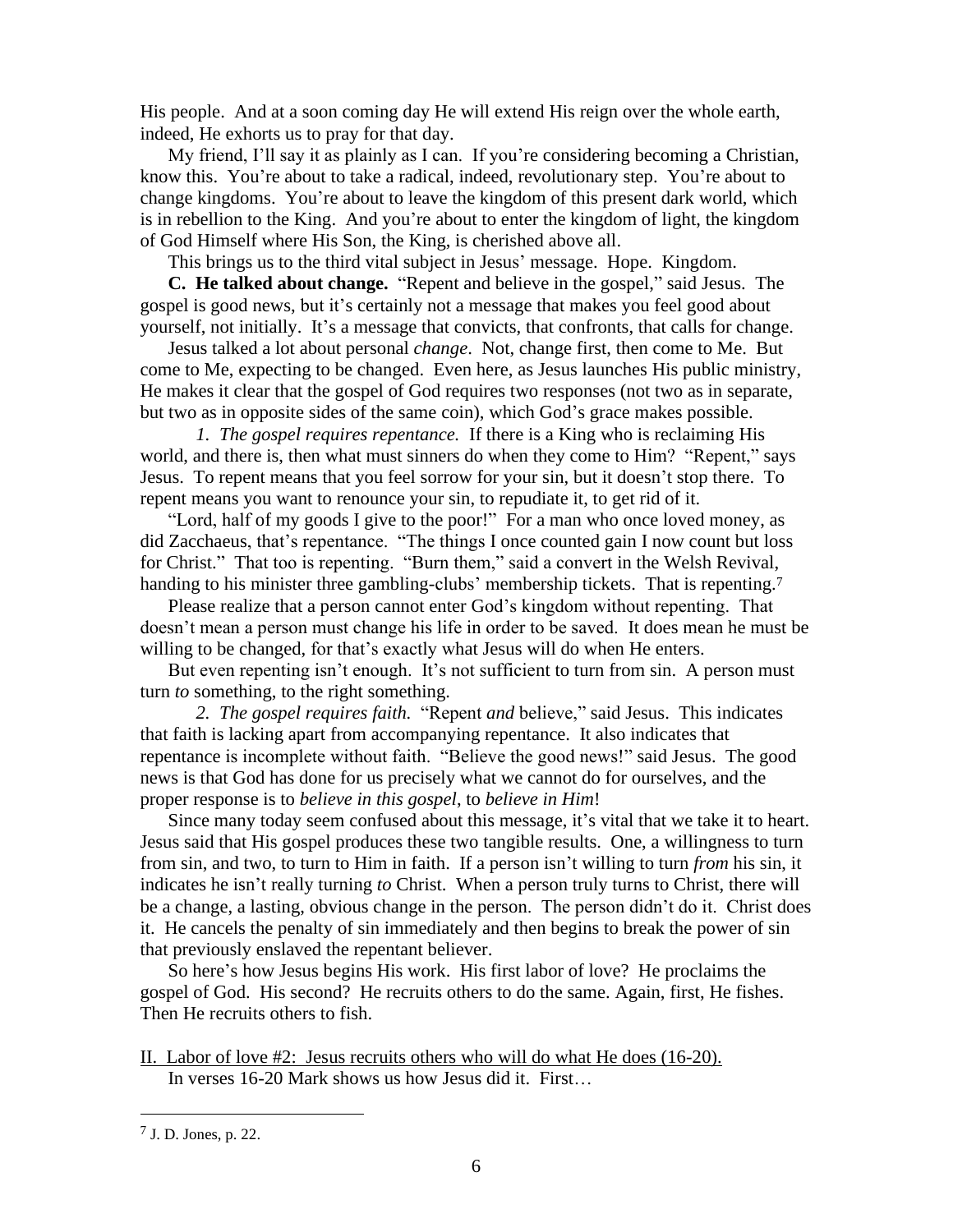**A. He chose Simon and Andrew (16-18).** Verse 16 says, "Passing alongside the Sea of Galilee." The KJV and NIV both indicate that Jesus *walked*. There were no cars or planes for the Son of man. He walked literally hundreds and hundreds of miles in His three year ministry as an itinerant preacher.

And as He walked, "He saw Simon and Andrew the brother of Simon casting a net into the sea, for they were fishermen. <sup>17</sup> And Jesus said to them, 'Follow me, and I will make you become fishers of men."

Here we see Jesus' methodology. He selects individuals to follow Him, and tells them right up front that they will do what He's been doing. Fishing.

Don't miss that He chose these men. "You did not choose me, but I chose you and appointed you to go and bear fruit (John 15:16)." No, they didn't choose Him, not initially. He chose them.

To do this, He went to where they were. He didn't stay in the ivory tower. In this case He went to the job-site of two brothers, Simon [later to be renamed Peter] and Andrew. Mark emphasizes that Jesus *saw* these two men. Don't miss His sovereign gaze here, for He is still seeing and seeking His people.

And then He spoke to them. The words He spoke indicate how He plans to advance His saving mission through them. It's a call to discipleship, and it involves three significant steps.

*1. To be a disciple you must be willing to leave your past.* "Come," He told them. Remember, these were fishermen. They didn't fish for recreation but as an occupation. Come. With that one word, Jesus exhorts them to sign on the dotted line. They must leave where they are, and join Him. Are you with me or not? Are you willing to let go of everything you've considered important in your life until now, and consider Me to be even more important?

You say, "Do I have to get rid of everything to be Jesus' disciple?"

No. Only if He says so. But you must be willing. He called these two men to leave their jobs. He may ask you to do the same, or He may ask you to stay where you are and represent Him there. But things will be different. You will be different. To be His disciple, you must be willing to leave your past.

*2. To be a disciple you must be willing to follow Jesus.* "Come, *follow Me*." Sometimes we over-complicate this. We turn discipleship into a college-level course. Jesus made it simple, though not easy, and highly personal. *Follow Me*.

To follow someone, you must stop trying to lead, and instead, yield, submit, and obey. Have you ever been in a car caravan, in heavy traffic, when you were *not* in the lead? How'd that go? "What's he doing? Why is he going *that* way? Where is he taking us?!" It's not easy to follow someone else, especially if the way the leader chooses doesn't make sense to us.

To be Jesus' disciple, we must be willing to follow Him. Wherever He leads.

So Jesus just walked up to their boat, said *Follow Me*, and they did? Actually, there's more to the story. This isn't the first time Simon and Andrew met Jesus.

We see that encounter in John 1, and it happened months earlier. That's when John the Baptist pointed Andrew to Jesus, and said, "Look! the Lamb of God!" Andrew then found Simon and brought him to Jesus. In the months that followed these two brothers learned about Jesus. They heard His teaching, and saw His miracles.

And then one day, the day described in our text, when these brothers were out in their boat fishing, Jesus saw them. Mark says He saw them "casting a net into the sea, for they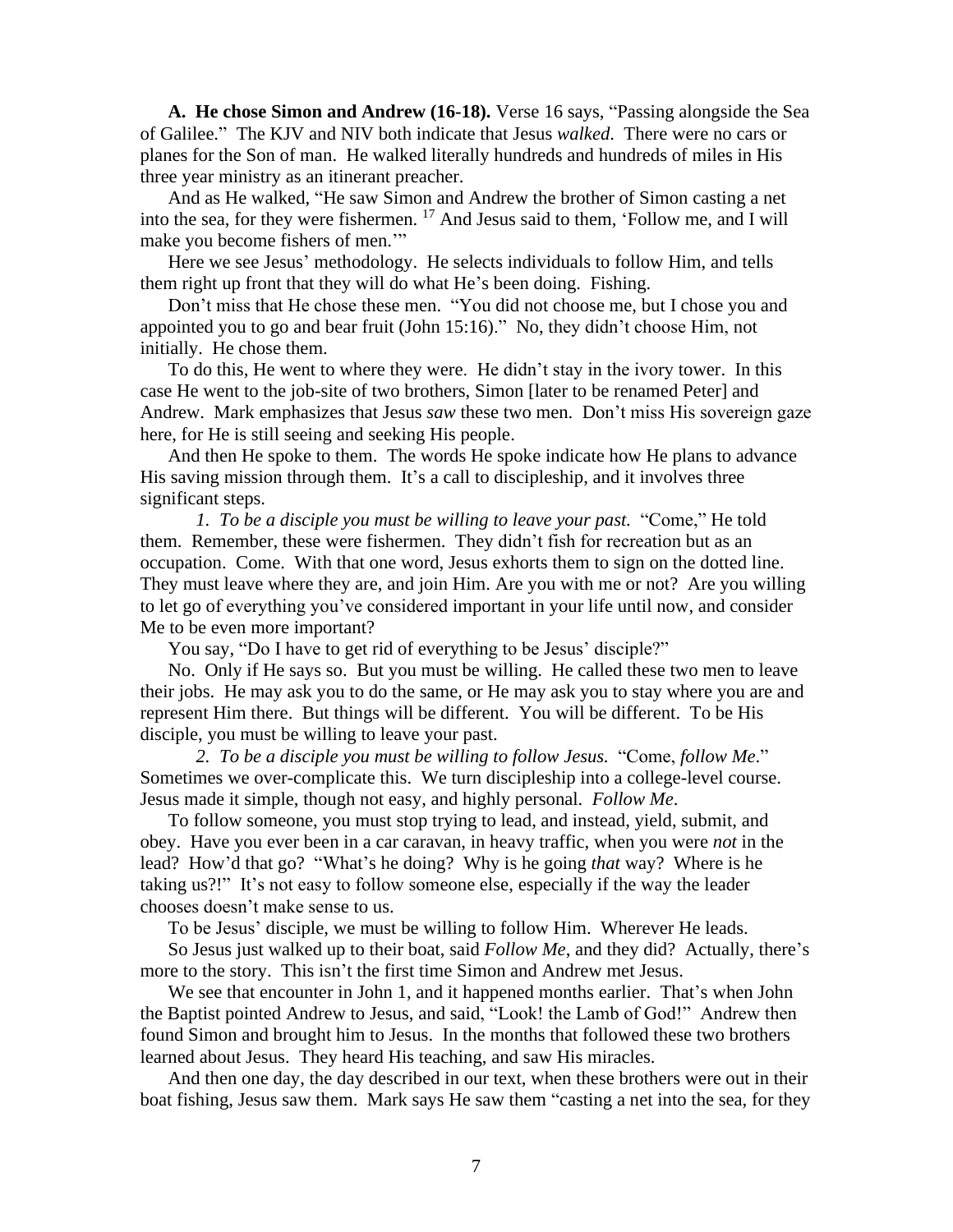were fishermen." That's what these brothers had been doing with their lives, *fishing for fish.* But that was about to change.

*3. To be a disciple you must be willing to fish for men.* "Follow Me…*and I will make you become fishers of men*." This is not coincidental. These men were fishermen. If there's anything they know, it's fishing. But what does Jesus do? He takes their abilities, interests, and past experiences, and says He's going to transform them, and use them for His kingdom purposes.

What has the Lord given you, my friend? Hands that can fix things? He intends to use those hands for His kingdom. Do you have a voice that you've used for your own glory? He intends to use it for His. Were you a fighter? He'll turn you into a soldier of the cross.

The call to follow Jesus means that you lay at His feet all that you are and have and say, "I am yours, Wonderful Savior. Use me however You want, so that others may come to know You too."

You say, "I can't fish for men." True, you can't, but don't miss the verb "make." Jesus says, "Follow Me, and *I will make you become* fishers of men." What Jesus calls us to do, He enables us to do. It's a process, and it begins the day we surrender our all to Him.

To fish for fish is to do what you've always done. To fish for men is to get on board with the Master's plan to reach lost people. To fish for fish is to do what meets temporal needs. To fish for men is to engage in a task that will matter for eternity.

How did Simon and Andrew respond? Notice verse 18, "And immediately they left their nets and followed him." That's interesting. Why didn't they take their nets with them? Because they took Jesus at His word. He said He was going to turn them into *fishers of men.* And they believed Him. They wouldn't be needing these nets any longer, because they catch fish, not men.

The problem for many is that they try to keep their nets, as it were, to keep their old life, but add Jesus to it. That's a sure way to live a frustrated life, to live with two masters. Not these two brothers. They left it all and followed Jesus.

Mark includes a second example of how Jesus recruiting others.

**B. He chose James and John (19-20).** "And going on a little farther, he saw James the son of Zebedee and John his brother, who were in their boat mending the nets.  $20$  And immediately he called them, and they left their father Zebedee in the boat with the hired servants and followed him."

In some ways, this situation is even more stunning. The first set of brothers left their nets. The latter pair left their dad sitting in the boat! I'm sure they loved their father. The point is, they loved Jesus more.

Let this sink in. These sons of Zebedee put Jesus above their dad, above the family business, above the security of staying in the comfort zone of the familiar, above *everything*. Indeed, if we want to be a disciple of Jesus, we must love Him *supremely*.

I know you know the story, but feel the weight of what's happening here. An itinerant preacher approaches four men, says "Follow Me," and all four men leave behind all they have, and follow Him. Why? To take such drastic steps (and these are drastic steps), they must have solid motivation. And they do.

Perhaps this is where you're struggling. You're interested in Jesus, perhaps even encouraged by Him. That's why you keep coming to church, and reading the Bible from time to time. But then you see an account like this, and you realize that's something missing.